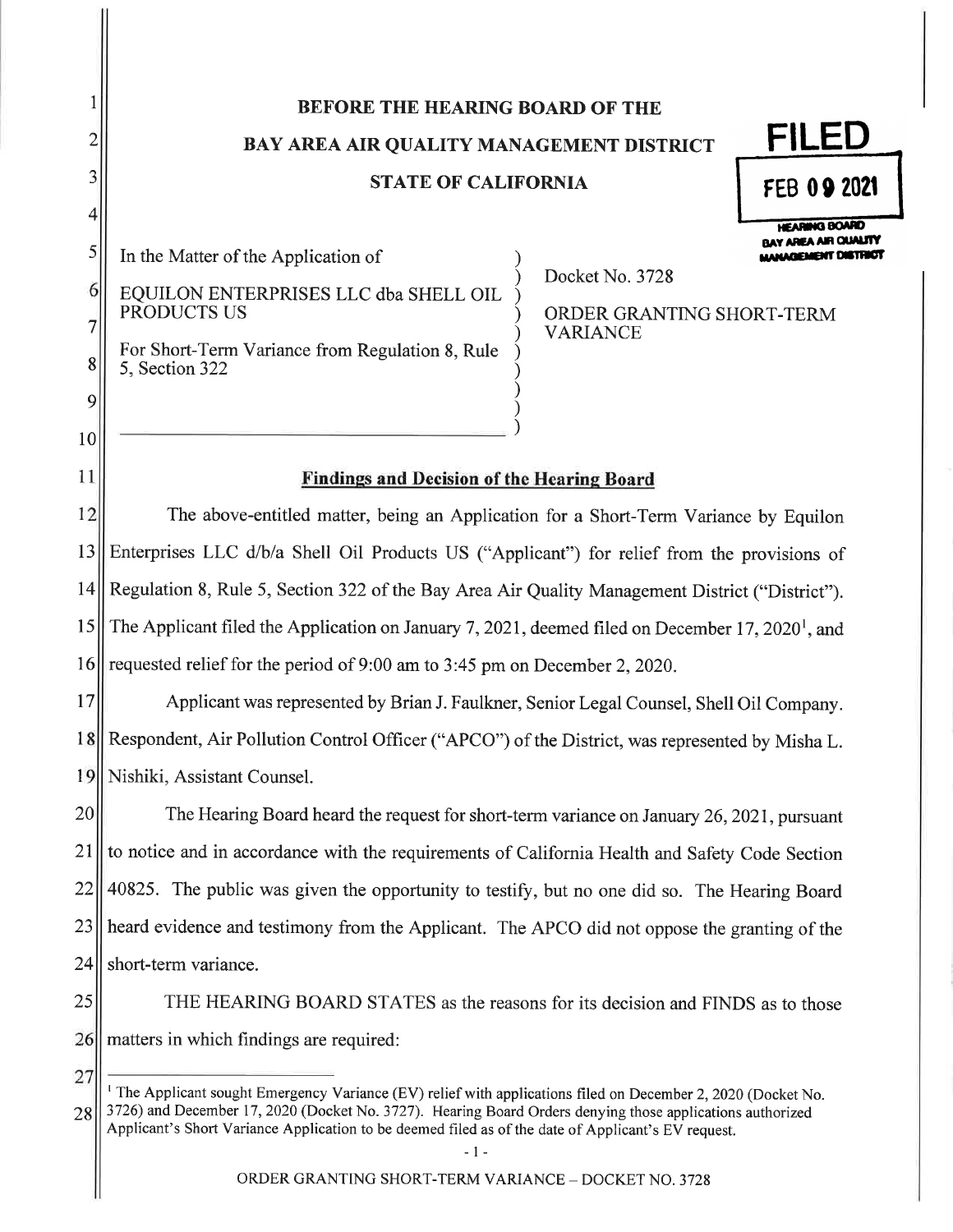# **Nature of Business and Location of Facility**

Applicant operates a Bulk Storage Terminal (the "Facility") located at 2165 O'Toole  $\overline{2}$ Avenue, San Jose, California, 95131. The Facility conducts bulk storage and loading of petroleum 3 products.  $\overline{4}$ 

### **Equipment that is Subject to the Variance Petition**

The equipment that is the subject of the petition is storage tank S-5 ("Tank 60"), an internal  $\overline{6}$ floating roof tank, the purpose of which is to store organic liquids such as transmix (a  $\overline{7}$ gasoline/ethanol/diesel mixture) or other petroleum products. Storage of petroleum products is 8 essential to the business because it is the primary function of the Facility.  $\overline{Q}$ 

#### **Summary**

Applicant was in violation of District Regulation 8, Rule 5, Section 322 between 9:00 am 11 and 3:45 pm on December 2, 2020. 12

13 Following are the facts and conclusions supporting the findings set forth in California Health and Safety Code Section 42352(a) necessary to grant the variance. The APCO did not  $14$ oppose the granting of the variance for the period of 9:00 am to 3:45 pm on December 2, 2020. 15

16

 $\mathbf{1}$ 

5

10

### **Findings of Fact and Conclusions**

(1) Health and Safety Code Section  $42352(a)(1)$  That the Applicant for a variance is, or will 17 be, in violation of Health and Safety Code Section 41701 or of any rule, regulation or order  $18$ of the District. 19

1. Applicant was in violation of District Regulation 8, Rule 5, Section 322 from 9:00 20 am until 3:45 pm on December 2, 2020 because Applicant was unable to repair newly-discovered 21 damage to the secondary seal of Tank 60 before the regulatory deadline. 22

 $(2)$  Health and Safety Code Section  $42352(a)(2)$  That, due to conditions beyond the 23 reasonable control of the Applicant, requiring compliance would result in either (A) an 24 arbitrary or unreasonable taking of property, or (B) the practical closing and elimination of 25 a lawful business. 26

1. On November 30, 2020 at approximately 9:00 am, Applicant discovered a tear in 27 28 Tank 60's secondary seal.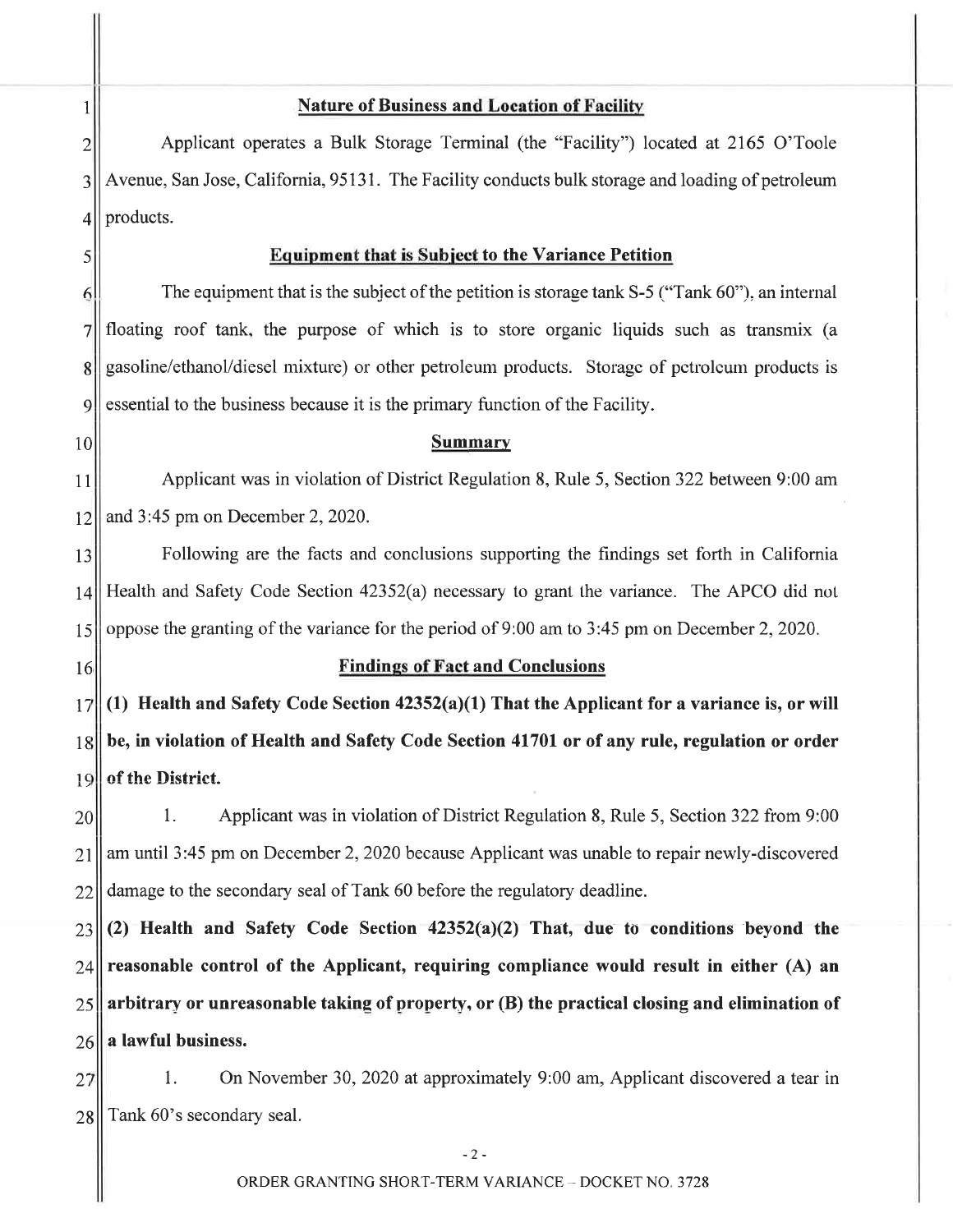$2.$ Upon discovering the damage to the secondary seal, the Facility immediately idled  $\mathbf{1}$  $\overline{2}$ the Tank 60 by preventing movement of liquids into or out of the tank until repair activities began  $\overline{3}$ on December 2, 2020.

 $\overline{3}$ . The necessary repairs to the secondary seal required personnel to work on Tank  $\overline{4}$ 60's internal floating roof, which required the roof to be raised to a level that would ensure safe  $\mathcal{S}$ ingress, egress and potential rescue of personnel executing the repairs.  $6 \mid$ 

 $\overline{4}$ . After considering all reasonably practicable options, Applicant concluded that the  $7\overline{ }$ fastest and safest way to raise Tank 60's internal floating roof was to receive product through an  $\lvert 8 \rvert$ 9 incoming pipeline.

5. Taking Tank 60 out of service would have required the tank to be emptied and  $10<sup>1</sup>$ degassed, which could have taken approximately one week to complete, significantly longer than  $11$ repairs could be completed using a pipeline receipt. 12

6. Using water to raise Tank 60's internal floating roof would not have been faster 13 than raising the roof through a pipeline receipt, and the resulting contact water would have required  $14$ disposal as hazardous waste. 15

7. Using product from other storage tanks on site to raise Tank 60's internal floating 16 roof was not feasible because terminal piping was not configured to transfer product into Tank 60 17 from other tanks at the terminal. Reconfiguring terminal piping to allow such a transfer would 18 have required piping modifications with more than one-week lead time and high cost to complete. 19

Because Applicant does not control the schedule of incoming product, the earliest 8. 20 pipeline delivery that could be used to raise Tank 60's internal floating roof was received on 21 December 2, 2020 at 5:30 am. Accordingly, Applicant commenced repairs as early as was within 22 23 its reasonable control.

9. Anticipating that repairs may exceed the regulatory deadline, Applicant applied for 24 emergency variances (Docket Nos. 3726 and 3727) on December 2, 2020 and December 17, 2020, 25 for relief from the requirement to repair the secondary seal within 48-hours of discovery. 26

10. Both emergency variances were denied by this Hearing Board on December 15, 27 2020 and December 31, 2020, respectively. 28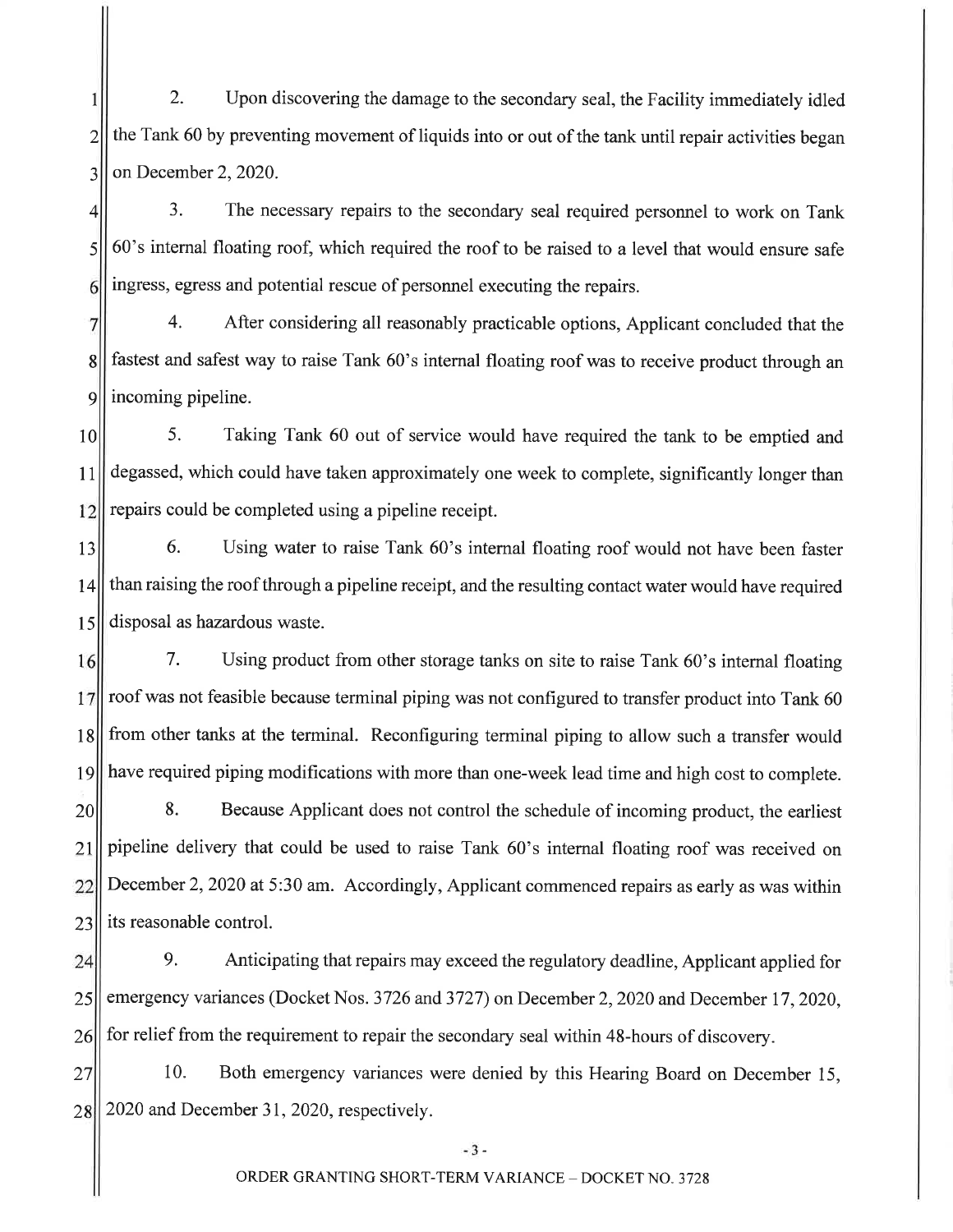11. Using the December 2, 2020, 5:30 am pipeline delivery, Applicant caused Tank  $\mathbf{1}$ 60's internal floating roof to be raised to a level that would allow safe entry. On December 2,  $\overline{2}$ 2020 at 10:00 am, the repair crew began repairs. On December 2, 2020 at 3:45 pm, repairs were  $\overline{3}$ completed.  $\overline{4}$ 

12. The non-compliance with District Regulation 8, Rule 5, Section 322 was 5 unforeseeable because the Facility performed regular inspections at quarterly intervals and the seal  $\left| \right|$ is within its expected useful life of ten years, as determined by the manufacturer.  $\overline{7}$ 

13. Failure to grant the variance would have placed the Applicant at risk of financial 8 penalties and would adversely affect Applicant's compliance record before the District. 9

(3) Health and Safety Code Section 42352(a)(3) That the closing or taking would be without  $10$ a corresponding benefit in reducing air contaminants.  $11$ 

1. No excess emissions were measured during the period for which variance relief was 12 requested. To assess the potential for excess emissions from the seal damage, Applicant took 13 Lower Explosive Limit (LEL) measurements during the inspection of the tank and while repairs 14 were being completed. These measurements – which detect vapors from flammable gasses – were 15 0% at all times, meaning that no excess volatile organic compound emissions were detected during 16 the incident.  $17$ 

(4) Health and Safety Code Section  $42352(a)(4)$  That the Applicant for the variance has given  $18$ 19 consideration to curtailing operations of the source in lieu of obtaining a variance.

 $1.$ The Applicant idled Tank 60 immediately after discovering the damage to the 20 secondary seal. 21

2. The Applicant considered removing Tank 60 from service and other curtailment 22 options, but concluded that repairing the damaged secondary seal in-service was the fastest way to 23 bring Tank 60 into compliance.  $24$ 

(5) Health and Safety Code Section  $42352(a)(5)$  During the period that the variance is in 25 effect, the Applicant will reduce excess emissions to the maximum extent feasible. 26

- $1<sub>1</sub>$ The Applicant idled Tank 60 immediately after discovering secondary seal damage.
- 28

27

 $2.$ No excess emissions were measured during the period for which variance relief was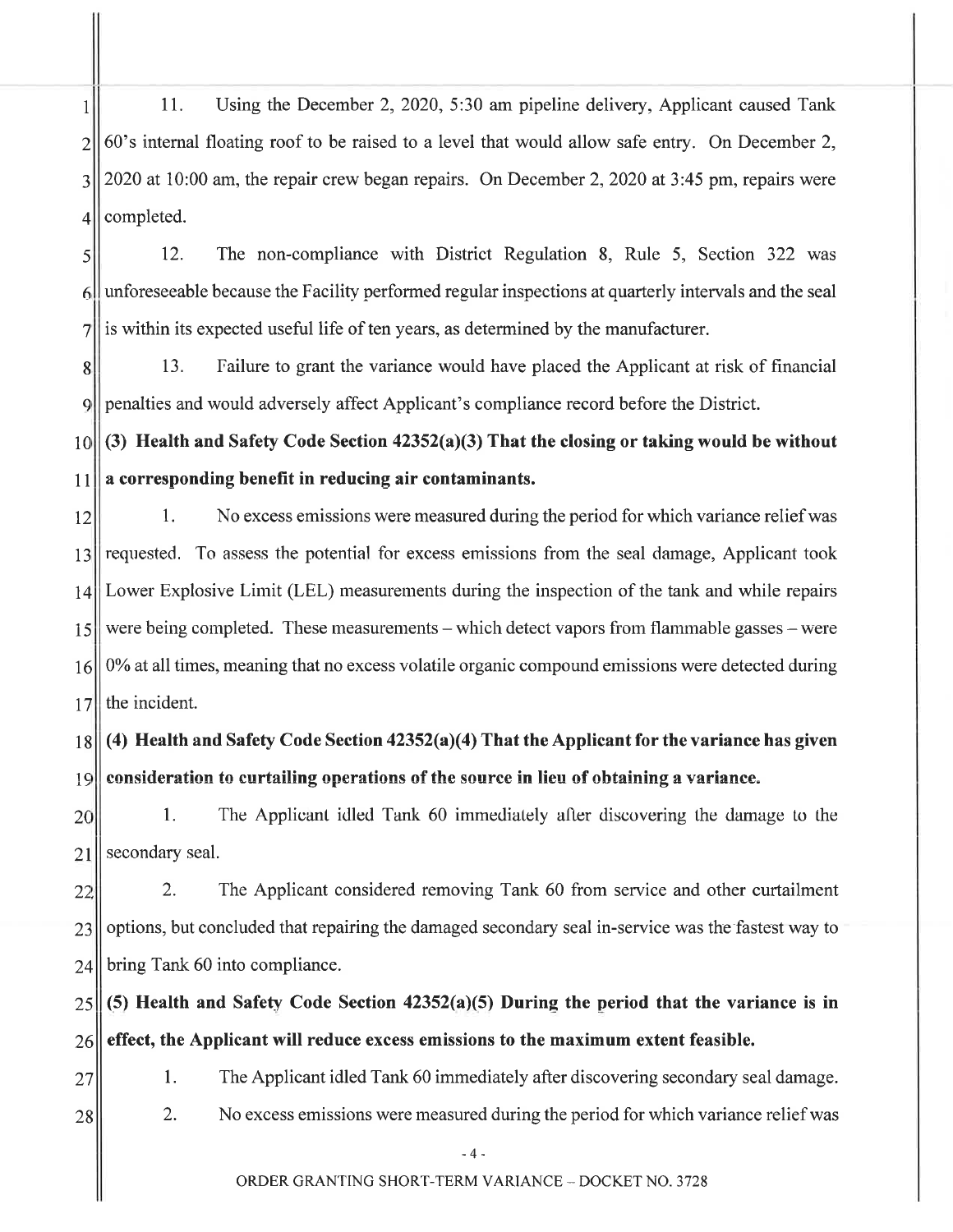requested. LEL measurements taken during the inspection of the tank and while repairs were being  $\mathbf{1}$ completed were 0%.  $\overline{2}$ 

(6) Health and Safety Code Section  $42352(a)(6)$  During the period the variance is in effect,  $\overline{3}$ the Applicant will monitor or otherwise quantify emission levels from the source, if requested  $\overline{\mathcal{L}}$ to do so by the District, and report these emissions levels to the District pursuant to a schedule  $\mathsf{S}$ established by the District.  $\vert 6 \vert$ 

 $1_{-}$ During the period for which variance relief is requested, the District did not request  $\overline{7}$ that the Applicant monitor or otherwise quantify emission levels from Tank 60, and the District  $\vert$ did not request that the Applicant report emission levels to the District pursuant to a schedule  $\overline{9}$ established by the District. 10II

# 11

 $12$ 

THEREFORE, good cause appearing, THE HEARING BOARD ORDERS as follows:

Order

A short-term variance from Regulation 8, Rule 5, Section 322 of the Bay Area Air Quality 13 Management District Rules and Regulations is hereby granted for storage tank 60 (Source S-5): 14 and only concerns and covers the period from 9:00 am on December 2, 2020 through 3:45 pm on 15 December 2, 2020. 16

#### 17 Motion to Adopt Findings of Fact and Conclusions

Moved by: 18 Peter Y. Chiu, M.D., P.E. Seconded by: 19 Barbara Toole O'Neil, OEP AYES: Peter Y. Chiu, M.D., P.E., Catherine Fortney, P.E., and Barbara 20 21 Toole O'Neil, QEP NOES:  $22$ Valerie Armento, Esq., Chair, and Danny Cullenwald, Ph.D, Esq. 23 NON-PARTICIPATING: **Amelia Timbers** 24 Motion to Grant Short-Term Variance Application 25 Moved by: Peter Y. Chiu, M.D., P.E. 26 Seconded by: Barbara Toole O'Neil, QEP 27 AYES: Peter Y. Chiu, M.D., P.E., Catherine Fortney, P.E., and Barbara 28

ORDER GRANTING SHORT-TERM VARIANCE - DOCKET NO. 3728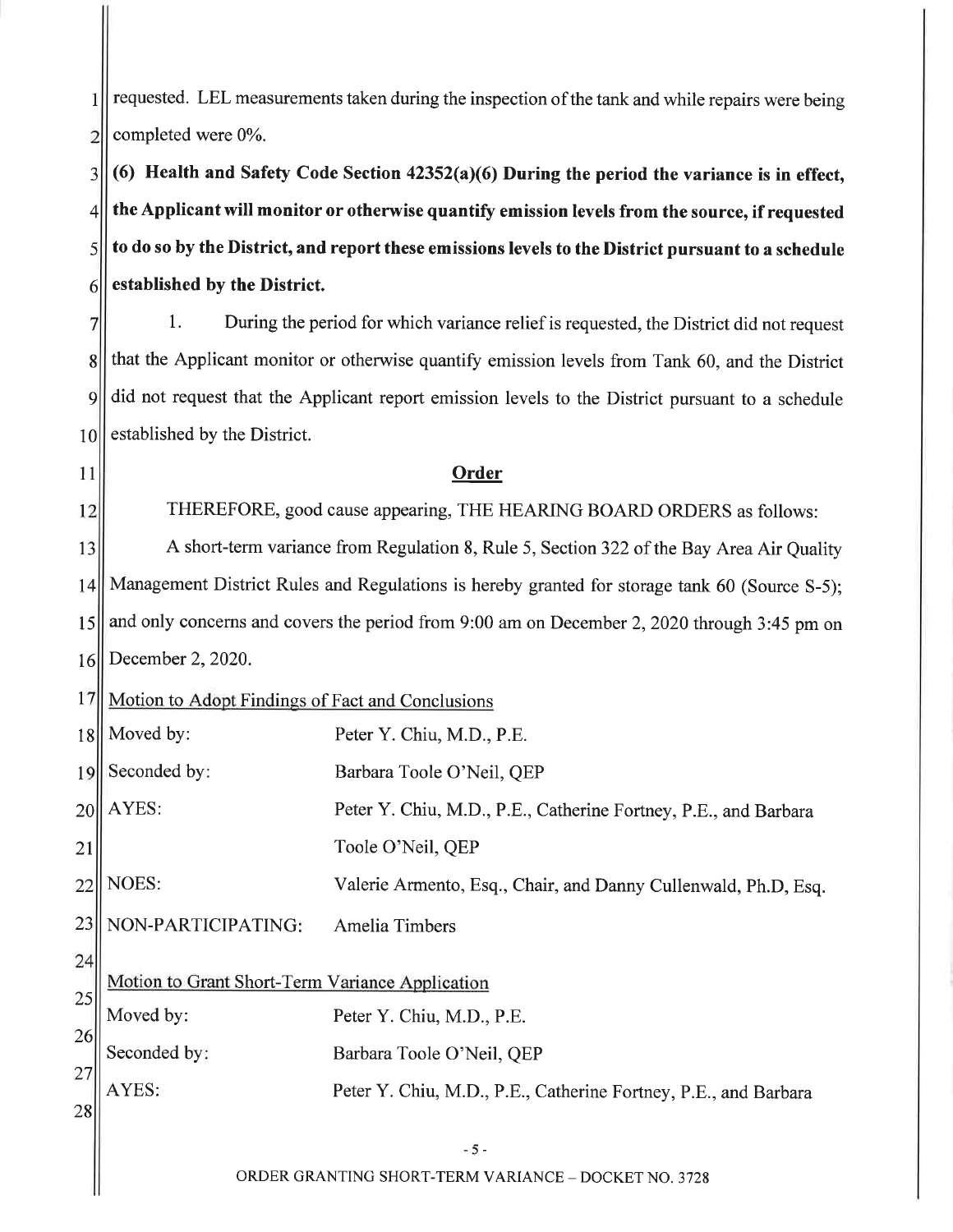| 1                       |                      | Toole O'Neil, QEP                                              |
|-------------------------|----------------------|----------------------------------------------------------------|
| $\overline{2}$          | NOES:                | Valerie Armento, Esq., Chair, and Danny Cullenwald, Ph.D, Esq. |
| $\overline{\mathbf{3}}$ | NON-PARTICIPATING:   | Amelia Timbers                                                 |
| 4                       |                      |                                                                |
| 5                       |                      |                                                                |
| 6                       | rmento Esq.<br>Chair | $\frac{2}{\text{Date}}/9/2021$<br>$\overline{\phantom{a}}$     |
| 7                       |                      |                                                                |
| 8                       |                      |                                                                |
| 9                       |                      |                                                                |
| 10                      |                      |                                                                |
| 11                      |                      |                                                                |
| 12                      |                      |                                                                |
| 13                      |                      |                                                                |
| 14                      |                      |                                                                |
| 15<br>16                |                      |                                                                |
| 17                      |                      |                                                                |
| 18                      |                      |                                                                |
| 19                      |                      |                                                                |
| 20                      |                      |                                                                |
| 21                      |                      |                                                                |
| 22                      |                      |                                                                |
| 23                      |                      |                                                                |
| 24                      |                      |                                                                |
| 25                      |                      |                                                                |
| 26                      |                      |                                                                |
| 27                      |                      |                                                                |
| 28                      |                      |                                                                |
|                         |                      | $-6-$<br>ORDER GRANTING SHORT-TERM VARIANCE - DOCKET NO. 3728  |
|                         |                      |                                                                |